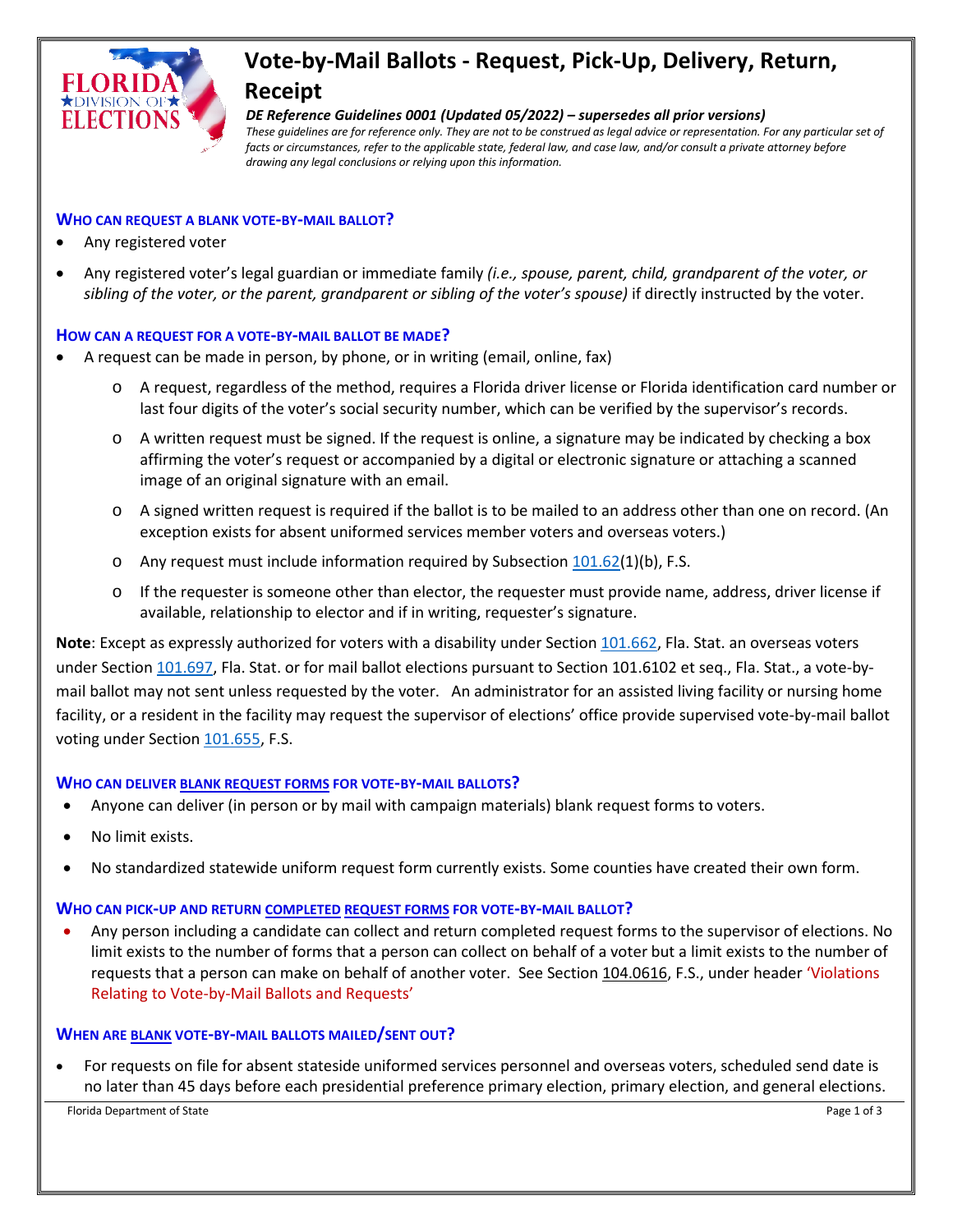Blank ballots may be sent by mail, email, fax or if system available in county, online). If the voter asks for a vote-bymail ballot to be sent other than by mail, then the ballot can be e-mailed, faxed, or accessed online up to and including the day of the election any time before 7 p.m. local time with the understanding that the closer in time to the deadline, the increased likelihood of untimely return.

• For requests on file for domestic voters, the scheduled send date is between 40 and 33 days before the presidential preference primary election, primary election, and general election.

All other submitted requests are to be mailed out within two business days after receiving the request but no later than 8 days before the election. The last day to request that a ballot be mailed is 10 days before the election.

# **WHO CAN PICK-UP/HAVE DELIVERED BLANK VOTE-BY-MAIL BALLOTS FOR OR ON BEHALF OF VOTER?**

# • **In person (voter or designee only)**

- o *Voter* 
	- An ID is required. (See list in Sectio[n 101.043,](http://www.leg.state.fl.us/statutes/index.cfm?mode=View%20Statutes&SubMenu=1&App_mode=Display_Statute&Search_String=101.043&URL=0100-0199/0101/Sections/0101.043.html) F.S.)
	- Pick-up period: At any time after vote-by-mail ballots become available before and on Election Day before 7 p.m. local time on Election Day.
	- **Special restrictions apply on Election Day (see 'Restriction on Election Day Delivery of a Vote-by-Mail** Ballot)(DS-DE 136 ENG/SPN on [Forms](https://dos.myflorida.com/elections/forms-publications/forms/) webpage).
- o *Designee* 
	- A designee is limited to the number of blank ballots that he or she may order or request for another voter:
		- $\checkmark$  His or her own ballot
		- $\checkmark$  Ballots for any member of his or her immediate family (i.e., spouse, parent, child, grandparent or sibling or spouse's parent, grandparent or sibling.
		- $\checkmark$  Ballots for two other voters (that do not fall in the categories above).
	- A designee can pick up a ballot for another voter up to 9 days before Election Day and on Election Day.
		- $\checkmark$  Required documents Written authorization from voter required, signed affidavit and photo ID. See Affidavit to Pick-Up Vote-by-Mail Ballot for a Voter (DS-DE 37 ENG/SPN o[n Forms](https://dos.myflorida.com/elections/forms-publications/forms/) webpage).
		- $\checkmark$  Special restrictions apply on Election Day (see 'Restriction on Election Day Delivery of a Vote-by-Mail Ballot)(DS-DE 136 ENG/SPN o[n Forms](https://dos.myflorida.com/elections/forms-publications/forms/) webpage).

## **CAN A VOTE-BY-MAIL BALLOT BE PICKED UP OR DELIVERED ON ELECTION DAY?**

- In order to pick up or have deliver a ballot on Election Day, the voter must execute the Election Day Vote-by-Mail Ballot Delivery Affidavit [\(Form](https://dos.myflorida.com/elections/forms-publications/forms/) DS-DE 136 ENG/SPN; [R1S-2.052,](https://www.flrules.org/gateway/reference.asp?No=Ref-03509) Fla. Admin. Code) stating the emergency as to why the voter is unable to go to his or her assigned polling location. (Section  $101.62(4)(c)5$ ., F.S.).
- If the designee is picking up or asking for delivery on behalf of voter, the designee must also complete a separate affidavit as required by Section [101.62\(](http://www.leg.state.fl.us/statutes/index.cfm?mode=View%20Statutes&SubMenu=1&App_mode=Display_Statute&Search_String=101.62&URL=0100-0199/0101/Sections/0101.62.html)4)(c)4., Fla. Stat. (See DS-DE 37 ENG/SPN on [Forms](https://dos.myflorida.com/elections/forms-publications/forms/) webpage)
- Exception: A supervised voting situation on Election Day in an assisted living facility or nursing home as permitted under Sectio[n 101.655,](http://www.leg.state.fl.us/statutes/index.cfm?mode=View%20Statutes&SubMenu=1&App_mode=Display_Statute&Search_String=101.655&URL=0100-0199/0101/Sections/0101.655.html) F.S.

## **HOW TO RETURN A VOTED BALLOT**

- A voter can return his or her own voted ballot in person or by mail to the Supervisors of Elections' office.
- Only overseas voters can return a voted ballot by fax to the Supervisor of Elections' office.